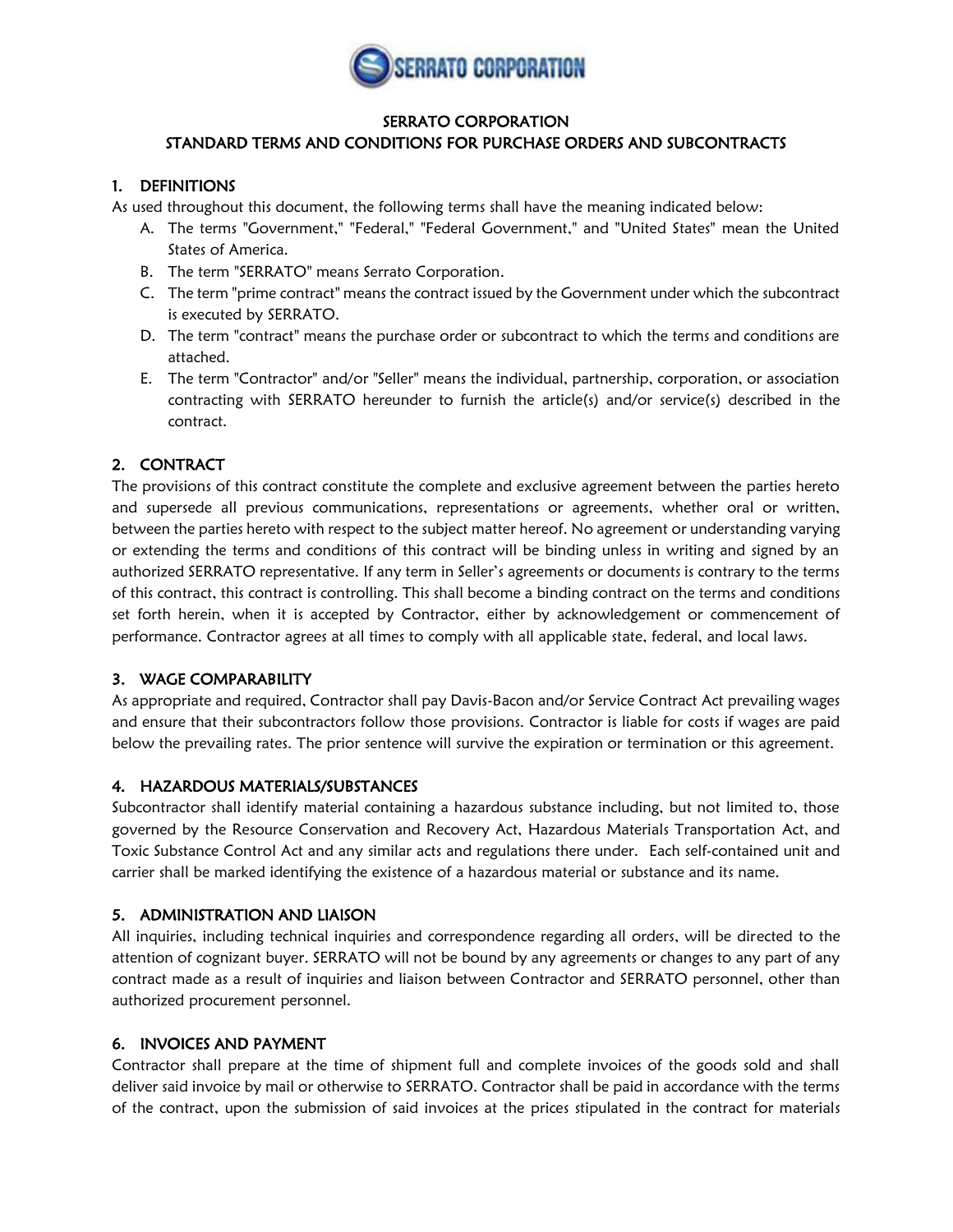

delivered and accepted, or services rendered and accepted. For purposes of discounts, the effective date of the invoice shall be construed to be the date of receipt of the goods and actual acceptance at SERRATO (or such other destination as designated in the contract schedule) or the date of receipt by SERRATO of Contractor's acceptable invoice, whichever occurs later.

### 7. QUALITY AND INSPECTION:

The materials supplied hereunder shall be of good quality, free from any faults and defects, in conformance with this order and shall at all times be subject to SERRATO's inspection before acceptance by SERRATO. Neither, however, SERRATO's inspection nor failure to inspect shall relieve Subcontractor of any obligations, representations or warranties hereunder. If the Materials fail to conform to SERRATO's specifications or are otherwise defective, Subcontractor shall promptly replace same at subcontractor's sole expense. Any service supplied hereunder shall be of good quality, free from any faults or defects and in conformance with this order.

SERRATO or the Government, through any authorized representatives, has the right, at all reasonable times, to inspect or otherwise evaluate the work performed or being performed and/or material delivered hereunder and the premises in which it is being performed, assembled or manufactured. If any inspection or evaluation is made by SERRATO or the Government on the premises of Contractor or its subcontractors, Contractor shall provide and shall require its subcontractors to provide all reasonable facilities and assistance for the safety and convenience of SERRATO or the Government representatives in the performance of their duties. All inspections and evaluations shall be performed in such a manner as to not unduly delay Contractor's work.

### 8. DELIVERIES, OVERAGES AND EXTRAS

Deliveries are to be made both in quantities and at the time and method specified in the contract or modification thereof. SERRATO will have no liability for payment for material or items delivered to SERRATO, which are in excess of quantity specified in the delivery schedules, unless such excess is agreed upon by SERRATO in writing by an authorized procurement representative.

### 9. WARRANTY

Subcontractor warrants that all articles, materials, and equipment supplied under this order conform to the specifications of this order, to be of merchantable quality, and to be free from defect in materials and workmanship. Subcontractor shall honor standard commercial guarantees and warranties offered by the manufacturer, and any other specific warranty or guarantee specified elsewhere in this order.

Construction Orders: Subcontractor warrants that all construction work will be free from defects not inherent in the quality required or permitted; and that the work will conform to the requirements of this Purchase Order. The Subcontractor agrees to repair or replace, at its expense, workmanship, materials, or other portions of the work that do not conform to this warranty, within the first year following completion or work.

# 10. TAXES

Contractor agrees that, unless otherwise indicated in the contract, (a) the prices therein do not include any state or local sales, use or other tax from which an exemption is available for purposes of the contract under Public Law 99-496, and (b) the prices herein include all other applicable federal, state, and local taxes in effect at the date of this contract. In the event it shall ever be determined that any tax included in the prices therein was not required to be paid by Contractor, Contractor agrees to notify SERRATO and to make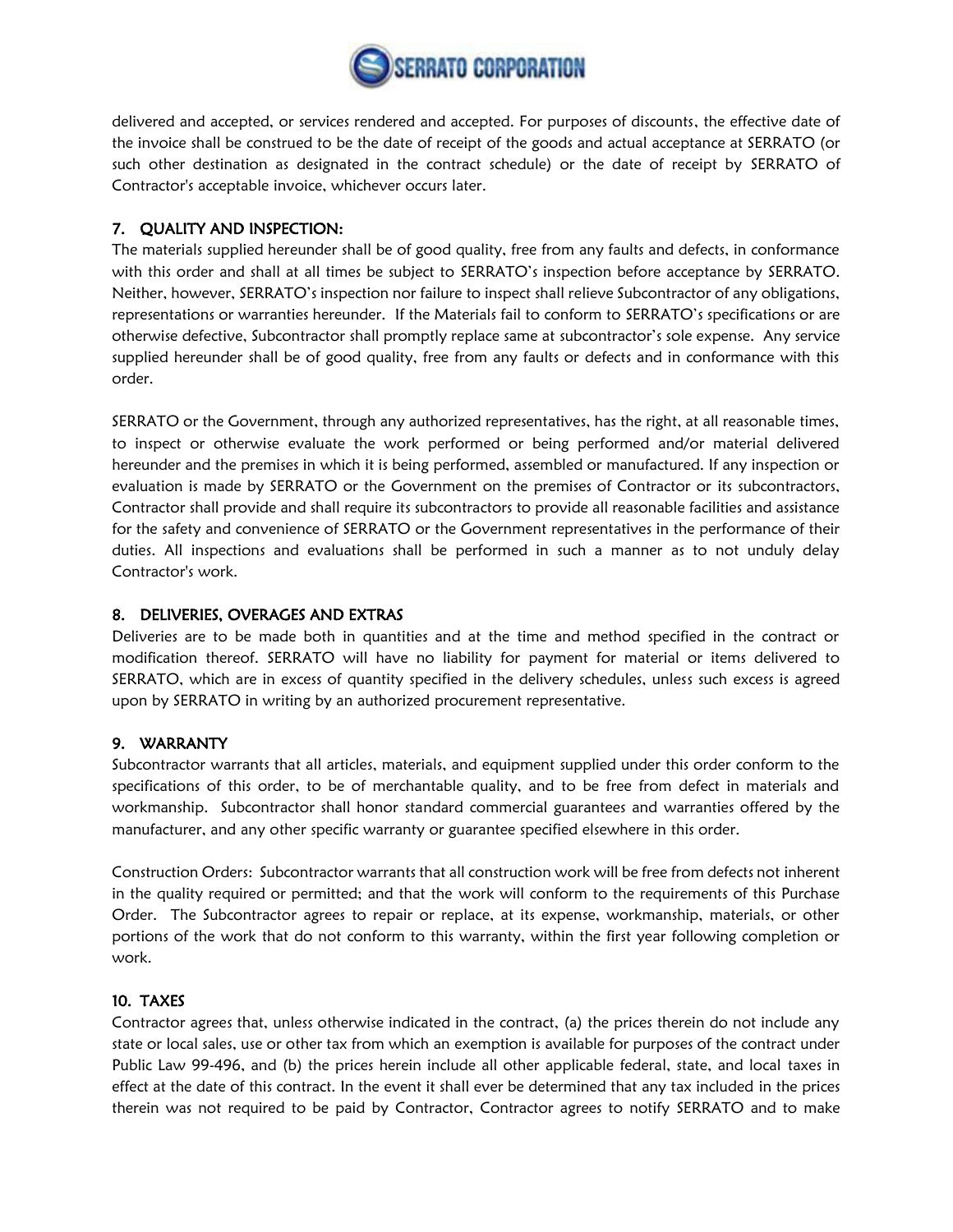

prompt application for the refund thereof, to take all proper steps to procure the refund and when received to pay the same to SERRATO. It is agreed that Contractor will be treated as an independent individual contractor and not as an employee of SERRATO for federal tax purposes.

# 11. INSURANCE

Where applicable, contractor shall maintain and provide proof of (1) worker's compensation insurance complying with State and Federal requirements with employer's liability limits of not less than \$500,000; (2) general liability insurance with a minimum limit of \$l,000,000 for each occurrence and an aggregate limit of \$3,000,000; (3) where appropriate, Comprehensive Business Automobile Liability Insurance with a minimum combined single limit of \$l, 000,000; (4) where appropriate, Professional Liability Insurance with a minimum limit of \$l,000,000 for each occurrence and an aggregate of \$3,000,000.

# 12. INDEMNIFICATION

Contractor shall defend, indemnify and hold harmless SERRATO and its officers, directors, employees, agents, shareholders, partners, joint ventures, affiliates, successors and assigns from and against any and all liabilities, obligations, claims, demands, suits, losses, expenses, damages, fines, judgments, settlements and penalties, including without limitation, costs, expenses and attorneys' fees incident thereto, arising out of or based upon contract damages, property damage or bodily injury (including death at any time resulting therefrom) to any person including Contractor's employees, affiliates, or agents, occasioned by or in connection with (1) Contractor's performance of (or failure to perform) the contract duties hereunder; (2) a violation of any laws or any negligent act or omission by Contractor or its affiliates, subcontractors, agents or employees during the performance of the contract duties hereunder; or (3) a breach of this Agreement by Contractor or any of its affiliates, subcontractors, agents, or employees.

# 13. TITLE TO DRAWINGS AND SPECIFICATIONS

SERRATO shall at all times have title to all drawings and specifications furnished by SERRATO to Contractor and intended for use in connection with the contract. Contractor shall use such drawings and specifications only in connection with the contract and shall not disclose such drawings and specifications to any person, firm or corporation other than Contractor's employees, subcontractors or Government inspectors. Contractor shall, upon SERRATO's request or upon completion of the contract, promptly return all drawings and specifications to SERRATO.

# 14. ASSIGNMENT

Contractor shall not delegate any duties, nor assign any rights or claims under the contract, or for breach thereof, without prior consent of SERRATO, and any such attempted delegation or assignment shall be voided.

# 15. NOTICE OF DELAYS AND LABOR DISPUTES

Whenever Contractor encounters any difficulty that is delaying or threatens to delay the timely performance of this contract (including actual or potential labor disputes), Contractor shall immediately give notice thereof in writing to SERRATO stating all relevant information with respect thereto. Such notice shall not in any way constitute a basis for an extension of the delivery schedule or be construed as a waiver by SERRATO of any rights or remedies to which it is entitled by law or pursuant to provisions of this contract. Failure to give such notice, however, may be grounds for denial of any request for an extension of the delivery schedule because of such delay.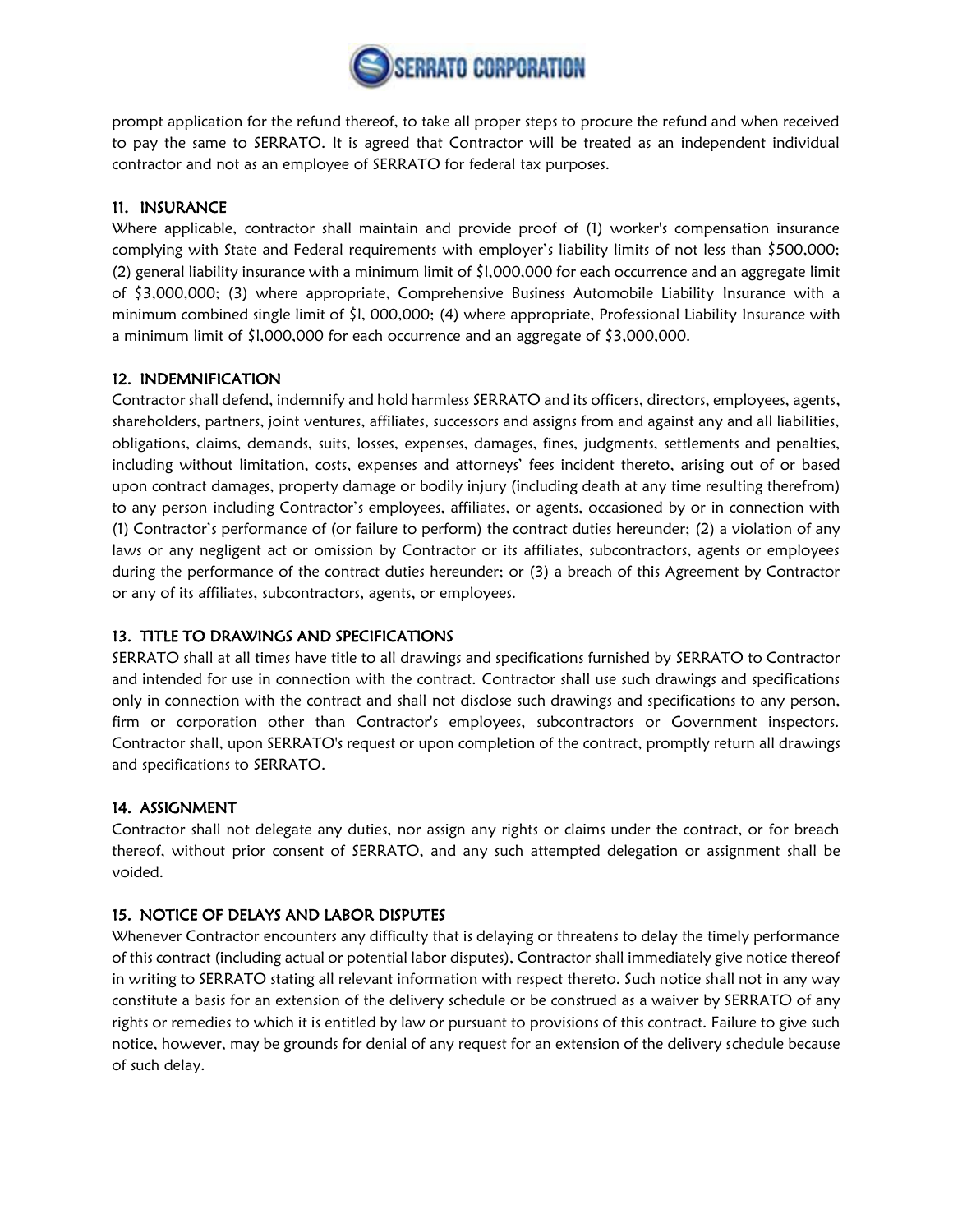

### 16. CHANGES

No modification of any of the terms or conditions of this order, including, but not limited to, delivery, price, quality, quantities, and specifications, will be effective without the prior written consent of SERRATO.

# 17. DEFAULT

In the event either party shall be in breach or default of any of the terms, conditions, or covenants of this agreement, and such breach or default continue for a period of thirty days after the giving of written notice by the other party hereto, then in addition to all other rights and remedies of law or equity or otherwise, the other party hereto shall have the right to cancel this agreement without any charge or liability whatsoever, except as to payment for material already received and accepted by SERRATO.

### 18. FORCE MAJEURE

Supplier or SERRATO may delay delivery or acceptance occasioned by causes beyond Supplier's or SERRATO's reasonable control. If such delay exists beyond a period of five working days, SERRATO, at its own option, shall have the right to: (a) terminate the Purchase Order, in whole or in part, (b) suspend the Purchase Order for the duration of the delaying cause, (c) resume performance under the Purchase Order once the delaying cause ceases, (d) or extend the effective dates up to the length of time the contingency endured, all without liability to the Supplier.

### 19. INFORMATION CONCERNING ENROLLEES, PARTICIPANTS, OR ACTIVITIES

Contractor agrees to keep confidential and not to use or disclose to others any information related to SERRATO, its enrollees/participants and/or activities or the terms of the contract, without prior written approval of SERRATO. This paragraph will survive the expiration or termination of this agreement.

### 20. DUPLICATION OF EFFORT

Contractor hereby certifies that costs for work to be performed under this contract and any subcontract hereunder are not duplicative of any charged against any other Government contract, subcontract, or other SERRATO or Government source. Contractor agrees to advise SERRATO in writing of any other Government contract or subcontract it has performed, or is performing, which involves work directly related to the purpose of this contract.

# 21. STUDIES/EVALUATIONS

Contractor agrees that all studies, evaluations, proposals and data produced or developed in the performance of this contract for which reimbursement is appropriate hereunder shall become the property of SERRATO. This provision does not preclude Contractor from seeking copyright of materials, other than those described above, such as teaching material and curricula.

### 22. TERMINATION DUE TO LOSS OF GOVERNMENT FUNDING

SERRATO has the right to cancel this contract, immediately, should the applicable government agency no longer provide funding for this contract.

# 23. TERMINATION OF CONTRACT

SERRATO may terminate this contract for any reason upon giving of thirty days written notice to the other party of such termination.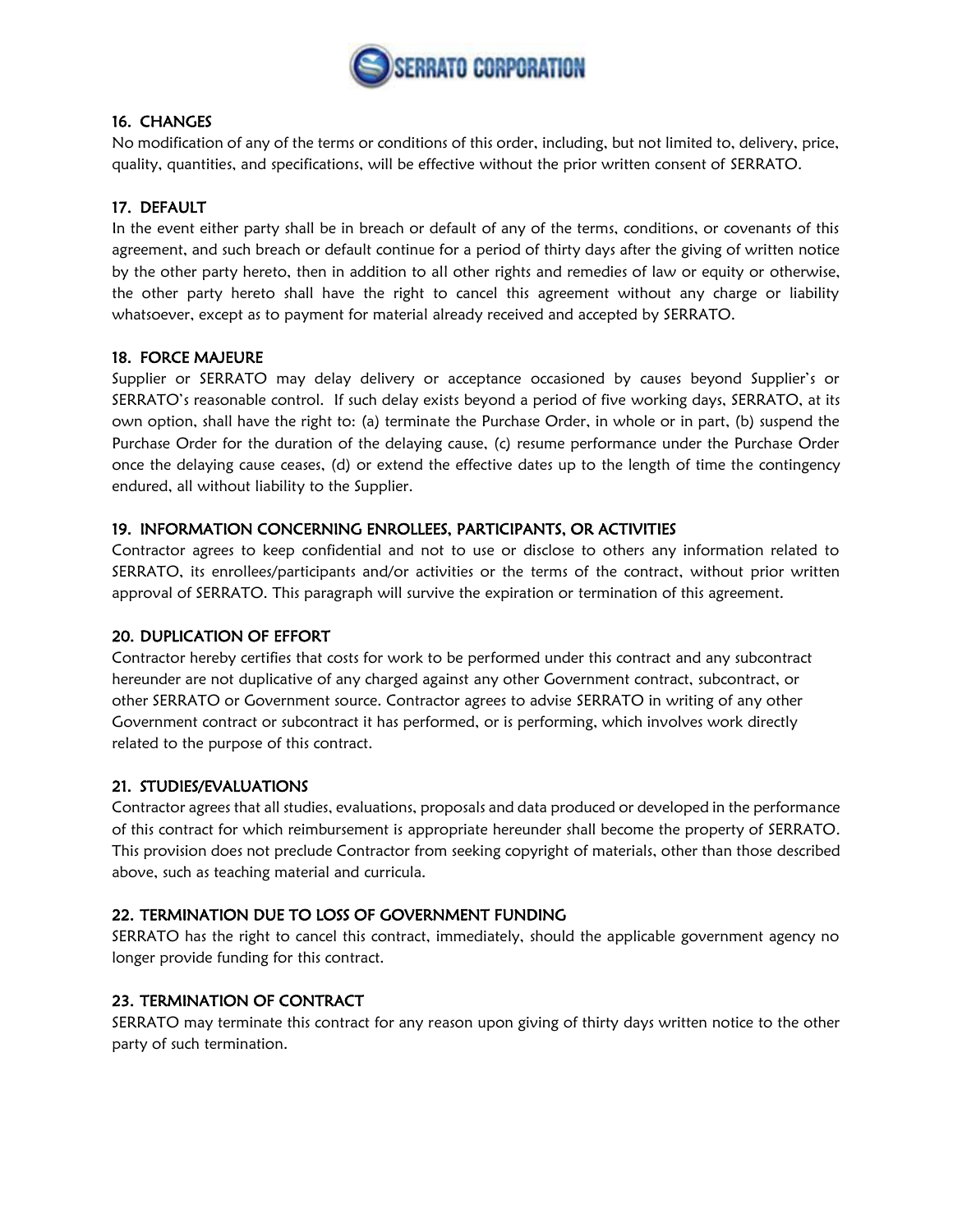

### 24. SEVERABILITY

In the event any term, condition, or provision contained herein shall be held to be invalid, unlawful, or unenforceable to any extent, such term, condition, or provision shall, to that extent, be omitted from the Agreement and not affect the validity, legality, or enforceability of the remaining sections of the Agreement.

### 25. FEDERAL ACQUISITION REGULATION (FAR) CLAUSES

The contractor shall be required to adhere to the FAR Clause(s) applicable to this project. The section and title of the applicable clause(s) is listed below.

### 52.252.2 Clauses Incorporated By Reference (Feb 1998)

This contract incorporates one or more clauses by reference, with the same force and effect as if they were given in full text. Upon request, the Contracting Officer shall make their full text available. Also, the full text of a clause may be accessed electronically at this/these address(s): [https://www.acquisition.gov/far/.](https://www.acquisition.gov/far/)

| <b>FAR Reference</b> | Date           | <b>Title</b>                                                         |
|----------------------|----------------|----------------------------------------------------------------------|
| 52.202-1             | (Jul-04)       | Definitions                                                          |
| 52.203-3             | (Apr-84)       | <b>Gratuities</b>                                                    |
| 52.203-5             | (Apr-84)       | Covenant Against Contingent Fees                                     |
| 52.204-7             | (Apr-08)       | <b>Central Contractor Registration</b>                               |
| 52.204-9             | (Jan 2011)     | Personal Identity Verification of Contractor Personnel               |
| 52.219-8             | (Jan 2011)     | Utilization of Small Business Concerns                               |
| 52.222-21            | (Feb-99)       | Prohibition of Segregated Facilities                                 |
| 52.222-26            | (Mar-07)       | Equal Opportunity                                                    |
| 52.222-40            | (Dec 2010)     | Notification of Employee Rights Under the National Labor Relations   |
|                      |                | Act                                                                  |
| 52.222-50            | (Feb-09)       | Combating Trafficking in Persons                                     |
| 52.223-5             | (May 2011)     | Pollution Prevention and Right-to-Know Information                   |
| 52.223-6             | $(May-01)$     | Drug-Free Workplace                                                  |
| 52.223-10            | (May 2011)     | Waste Reduction Program                                              |
| 52.223-12            | (May-95)       | Refrigeration Equipment and Air Conditioners                         |
| 52.223-15            | (Dec-07)       | Energy Efficiency in Energy-Consuming Products                       |
| 52.223-16            | (Dec-07)       | IEEE 1680 Standard for the Environmental Assessment of Personal      |
|                      |                | <b>Computer Products</b>                                             |
| 52.223-17            | (May-08)       | Affirmative Procurement of EPA-Designated Items in Service and       |
|                      |                | <b>Construction Contracts</b>                                        |
| 52.224-1             | (Apr-84)       | Privacy Act Notification                                             |
| 52.224-2             | (Apr-84)       | Privacy Act                                                          |
| 52.225-13            | (Jun-08)       | Restrictions on Certain Foreign Purchases                            |
| 52.228-7             | (Mar-96)       | Insurance-Liability to Third Persons                                 |
| 52.228-8             | (May-99)       | Liability and Insurance-Leased Motor Vehicles                        |
| 52.230-2             | (Oct 2010)     | <b>Cost Accounting Standards</b>                                     |
| 52.230-6             | (Jun 2010)     | Administration of Cost Accounting Standards                          |
| 52.232-9             | (Apr-84)       | Limitation on Withholding of Payments                                |
| 52.232-18            | (Apr-84)       | Availability of Funds                                                |
| 52.232-25            | (Oct-08)       | Prompt Payment/Alternate I (Feb-02)                                  |
| 52.232-33            | (Oct-03)       | Payment by Electronic Funds Transfer-Central Contractor Registration |
| 52.233-1             | $($ Jul-02 $)$ | Disputes/Alternate I (Dec-91)                                        |
| 52.233-3             | (Aug-96)       | Protest after Award/Alternate I (Jun-85)                             |

#### A. All Contracts: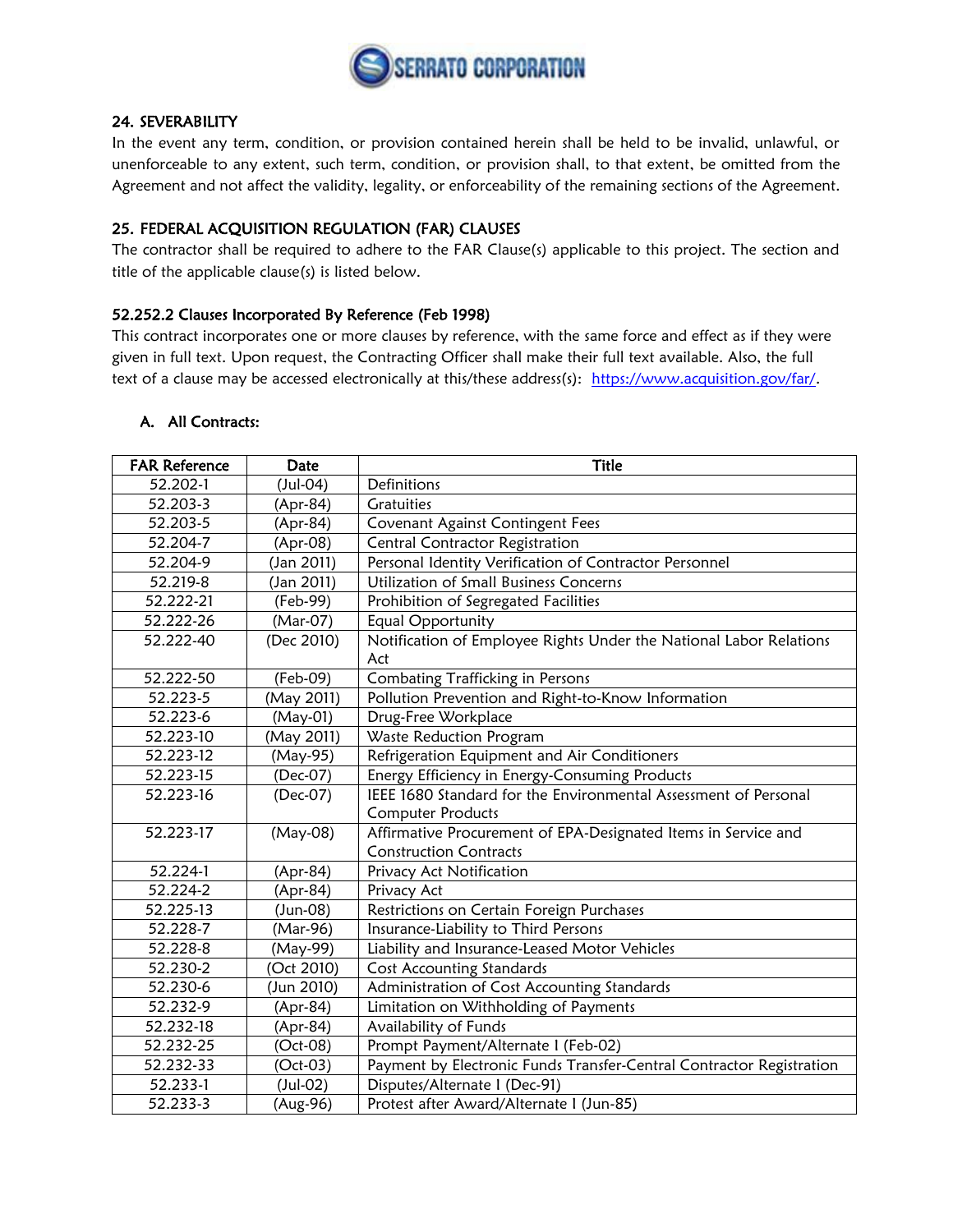

| <b>FAR Reference</b> | Date       | <b>Title</b>                                                  |
|----------------------|------------|---------------------------------------------------------------|
| 52.233-4             | $(Oct-04)$ | Applicable Law for Breach of Contract Claim                   |
| 52.237-2             | (Apr-84)   | Protection of Government Buildings, Equipment, and Vegetation |
| 52.244-6             | (Dec 2010) | Subcontracts for Commercial Items                             |
| 52.246-25            | (Feb-97)   | Limitation of Liability-Services                              |

# B. All Contracts in excess of \$2,000 (include all of the above) - Construction

| <b>FAR Reference</b> | Date       | Title                                                   |
|----------------------|------------|---------------------------------------------------------|
| 52.222-6             | $(Jul-05)$ | Davis-Bacon Act – Secondary Site of the Work            |
| 52.222-10            | (Feb-88)   | Compliance with Copeland Act Requirements               |
| 52.222-11            | $(Jul-05)$ | Subcontracts (Labor Standards)                          |
| 52.222-13            | (Feb-88)   | Compliance with Davis-Bacon and Related Act Regulations |
| 52.242-2             | (Apr-91)   | Production Progress Reports                             |
| 52.242.15            | (Aug-89)   | Stop Work Orders/Alternate 1 (Apr-84)                   |

# C. All Contracts in excess of \$2,500 (include all of the above) – Services (including medical)

| <b>FAR Reference</b> | Date       | <b>Title</b>                                                        |
|----------------------|------------|---------------------------------------------------------------------|
| 52.222-41            | (Nov-07)   | Service Contract Act of 1965                                        |
| 52.222-50            | (Feb-09)   | Combating Trafficking in Persons                                    |
| 52.222-51            | $(Nov-07)$ | Exemption from Application of the Service Contract Act to Contracts |
|                      |            | for Maintenance, Calibration, or Repair of                          |
|                      |            | Certain Equipment - Requirements                                    |
| 52.222-53            | (Feb-09)   | Exemption from Application of the Service Contract Act to Contracts |
|                      |            | for Certain Services - Requirements                                 |
| 52.237-7             | (Jan-97)   | Indemnification and Medical Liability Insurance                     |

### D. All Contracts in excess of \$3,000 (include all of the above)

| <b>FAR Reference</b> | Date      | <b>Title</b>                                     |
|----------------------|-----------|--------------------------------------------------|
| 52.219-28            | (Apr-09)  | Post-Award Small Business Program Representation |
| 52.222-1             | (Feb-97)  | Notice to the Government of Labor Disputes       |
| 52.222-2             | (Jul-90)  | Payment for Overtime Premiums                    |
| 52.222-3             | (June-03) | Convict Labor                                    |
| 52.225-1             | (Feb-09)  | <b>Buy American Act-Supplies</b>                 |
| 52.232-23            | (Jan-86)  | Assignment of Claims                             |

# E. All Contracts in excess of \$10,000 (include all of the above)

| Reference     | つate          | Title                                                                           |
|---------------|---------------|---------------------------------------------------------------------------------|
| $\sim$ $\sim$ | 2010'<br>) ct | Affirmative<br><b>Disabilities</b><br><i>Workers</i><br>. with<br>t∩r<br>Action |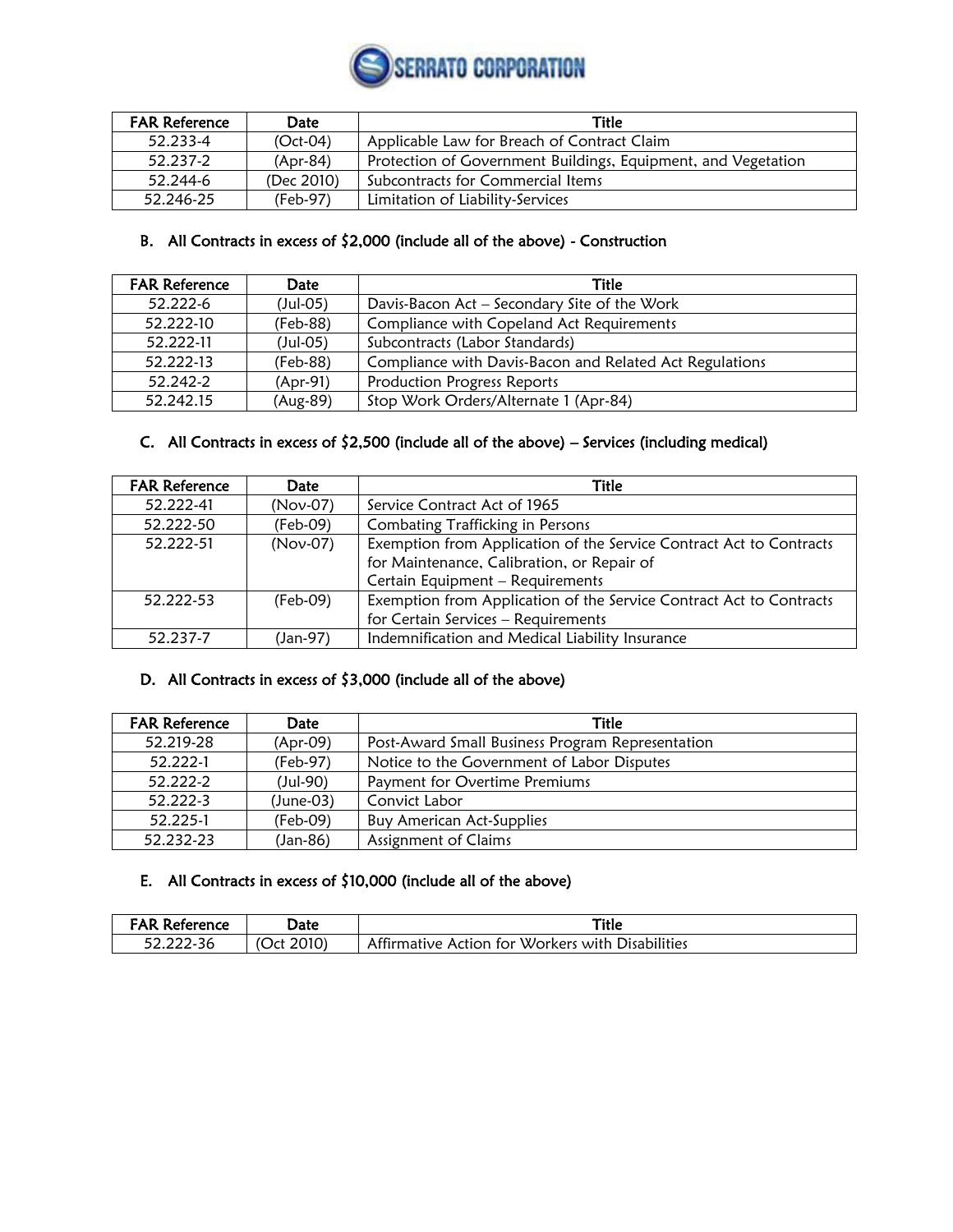

# F. All Contracts in excess of \$30,000 (include all of the above)

| <b>FAR Reference</b> | Date       | Title                                                         |
|----------------------|------------|---------------------------------------------------------------|
| 52.209-6             | (Dec 2010) | Protecting the Government's Interest when Subcontracting with |
|                      |            | Contractors Debarred, Suspended, or Proposed for Debarment    |

# G. All Contracts in excess of \$100,000 (include all of the above)

| <b>FAR Reference</b> | Date        | Title                          |
|----------------------|-------------|--------------------------------|
| 52.222-35            | (Sept 2010) | Equal Opportunity for Veterans |
| 52.222-37            | (Sept 2010) | Employment Reports on Veterans |

### H. All Contracts in excess of (SAP) \$150,000 (include all of the above)

| <b>FAR Reference</b> | Date           | <b>Title</b>                                                        |
|----------------------|----------------|---------------------------------------------------------------------|
| 52.203-6             | $(Sept-06)$    | Restrictions on Subcontractors Sales to the Government              |
| 52.203-7             | (Oct 2010)     | Anti-Kickback Procedures                                            |
| 52.203-8             | (Jan-97)       | Cancellation, Rescission, and Recovery of Funds for Illegal or      |
|                      |                | Improper Activity                                                   |
| 52.203-10            | (Jan-97)       | Price or Fee Adjustment for Illegal or Improper Activity            |
| 52.203-12            | (Oct 2010)     | Limitation on Payments to Influence Certain Federal Transactions    |
| 52.204-4             | (May 2011)     | Printed or Copied Double-Sided on Post-Consumer Fiber Content       |
|                      |                | Paper                                                               |
| 52.215-2             | (Oct 2010)     | Audit and Records-Negotiation                                       |
| 52.215-2             | (Mar -09)      | Audit and Records-Negotiation/Alternate I                           |
| 52.215-14            | (Oct 2010)     | Integrity of Unit Prices                                            |
| 52.215-15            | (Oct 2010)     | Pension Adjustment and Asset Reversions                             |
| 52.215-18            | $($ Jul-05 $)$ | Reversion or Adjustment of Plans for Post-Retirement Benefits (PRB) |
|                      |                | Other than Pensions                                                 |
| 52.215-21            | (Oct 2010)     | Requirements for Certified Cost or Pricing Data or Other Than       |
|                      |                | Certified Cost or Pricing Data-Modifications/Alternate IV           |
|                      |                |                                                                     |
| 52.215-22            | (Oct 2009)     | Limitations on Pass-Through Charges - Identification of Subcontract |
|                      |                | Effort                                                              |
| 52.215-23            | (Oct 2009)     | Limitations on Pass-Through Charges                                 |
| 52.219-14            | (Dec-96)       | Limitations on Subcontracting                                       |
| 52.222-4             | $($ Jul-05 $)$ | Contract Work Hours and Safety Standards Act-Overtime               |
|                      |                | Compensation                                                        |
| 52.222-54            | $(Jan-09)$     | Employment Eligibility Verification                                 |
| 52.227-1             | (Dec-07)       | Authorization and Consent                                           |
| 52.227-2             | (Dec-07)       | Notice and Assistance Regarding Patent and Copyright Infringement   |
| 52.232-17            | (Oct 2010)     | Interest                                                            |
| 52.242-13            | (Jul-95)       | Bankruptcy                                                          |
| 52.244-2             | $(Oct-10)$     | Subcontracts/Alternate I (Jun-07)                                   |
| 52.244-5             | (Dec-96)       | Competition in Subcontracting                                       |
| 52.245-1             | (Aug-10)       | Government Property                                                 |
| 52.245-9             | (Aug-10)       | Use and Charges                                                     |